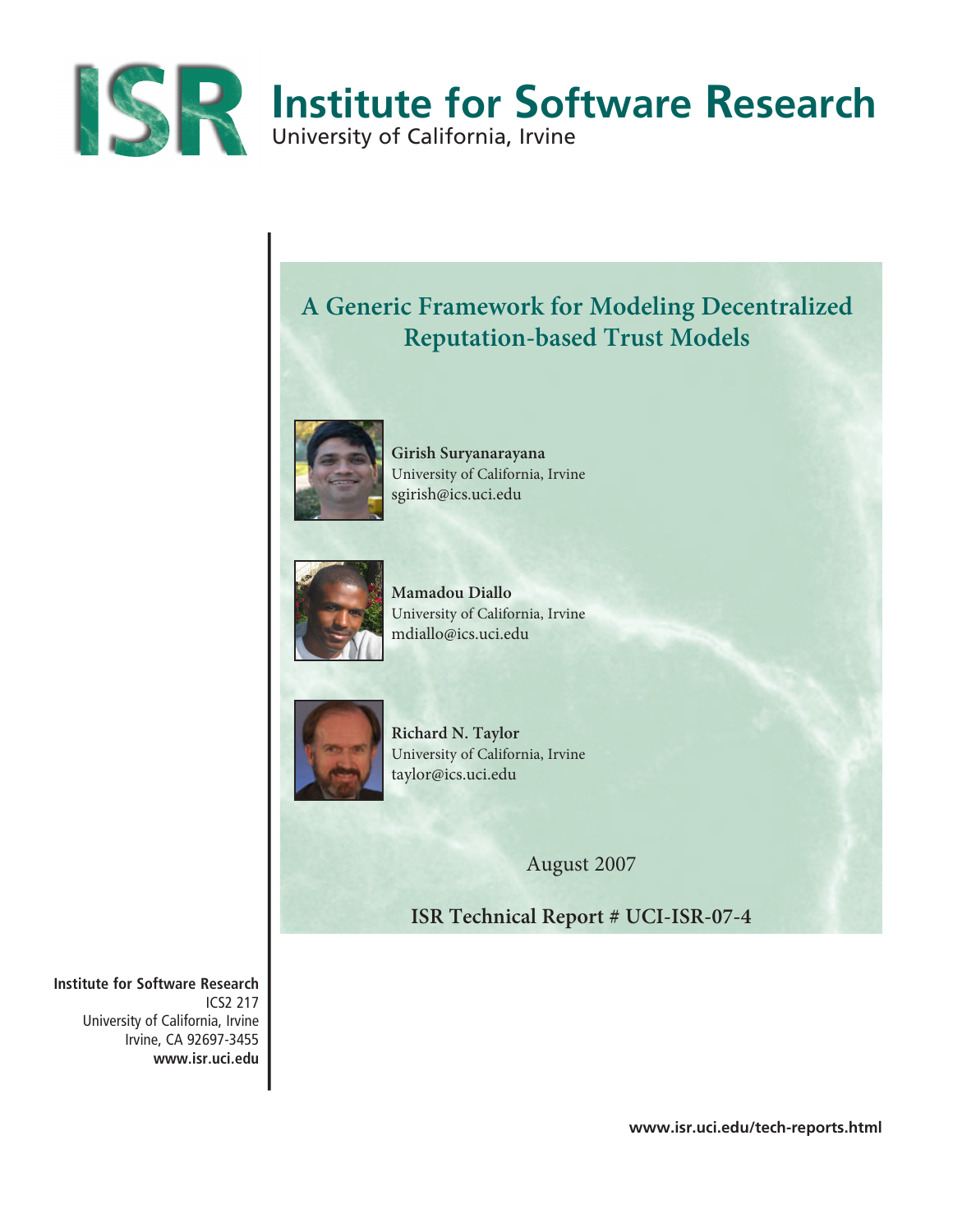# **A Generic Framework for Modeling Decentralized Reputation-based Trust Models**

Girish Suryanarayana, Mamadou Diallo, Richard N. Taylor Institute for Software Research University of California, Irvine {sgirish,mdiallo,taylor}@ics.uci.edu

ISR Technical Report # UCI-ISR-07-04

August 2007

**Abstract:** Decentralized applications do not have a single centralized authority that can safeguard peers in the system from malicious attacks. Each peer is autonomous and must adopt measures to protect itself. Reputation-based trust management systems enable peers to develop trust relationships with each other based on their reputations. These trust relationships help a peer determine the trustworthiness of other peers in the system and thus help safeguard itself from malicious peers. A number of decentralized reputation-based trust models have been discussed in the literature. However, a common understanding of what a trust model is and what its constituents are has been lacking. Further, there has been little work directed towards the creation of a generic framework that will comprehensively help to express existing reputation models as well as create new models. In this paper, we present the 4C framework for modeling decentralized reputation-based trust models. The 4C framework builds upon the common functional aspects of reputation models and consists of four generic sub-models that help to express reputation models. The 4C framework is described using an XML-based schema that makes the 4C framework extensible for enabling the expression of new types of reputation models in the future. We have evaluated the 4C framework by using it to describe three decentralized reputation models and have built a 4C editor to facilitate the generation of XML-based descriptions of reputation models. We have also demonstrated how these trust model descriptions can be leveraged to aid the construction of decentralized trust-enabled applications.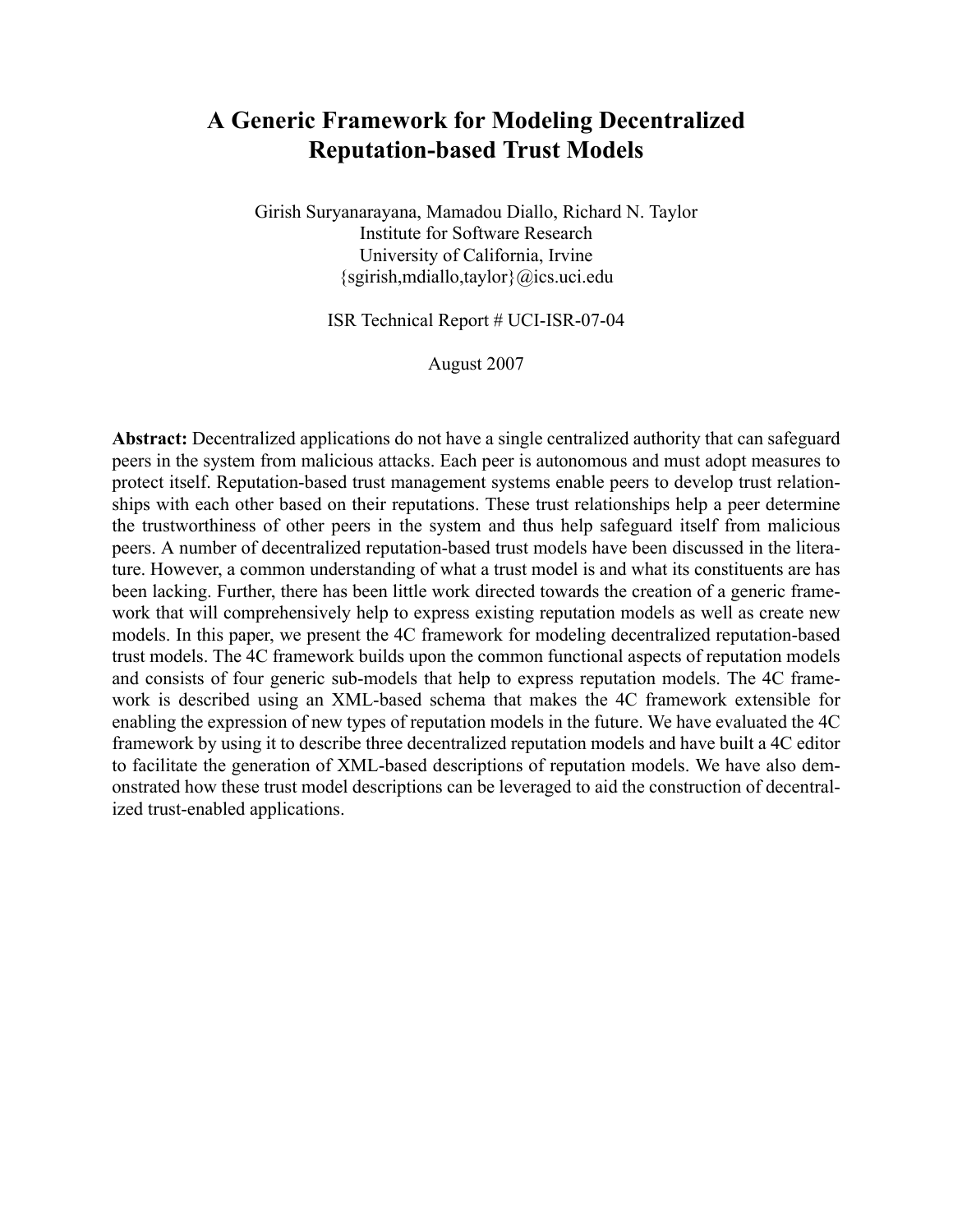# **A Generic Framework for Modeling Decentralized Reputation-based Trust Models**

Girish Suryanarayana, Mamadou Diallo, Richard N. Taylor

Institute for Software Research University of California, Irvine Irvine, CA 92697-3425 {sgirish,mdiallo,taylor}@ics.uci.edu

# ISR Technical Report # UCI-ISR-07-04

August 2007

## **ABSTRACT**

Decentralized applications do not have a single centralized authority that can safeguard peers in the system from malicious attacks. Each peer is autonomous and must adopt measures to protect itself. Reputation-based trust management systems enable peers to develop trust relationships with each other based on their reputations. These trust relationships help a peer determine the trustworthiness of other peers in the system and thus help safeguard itself from malicious peers. A number of decentralized reputation-based trust models have been discussed in the literature. However, a common understanding of what a trust model is and what its constituents are has been lacking. Further, there has been little work directed towards the creation of a generic framework that will comprehensively help to express existing reputation models as well as create new models. In this paper, we present the 4C framework for modeling decentralized reputation-based trust models. The 4C framework builds upon the common functional aspects of reputation models and consists of four generic sub-models that help to express reputation models. The 4C framework is described using an XML-based schema that makes the 4C framework extensible for enabling the expression of new types of reputation models in the future. We have evaluated the 4C framework by using it to describe three decentralized reputation models and have built a 4C editor to facilitate the generation of XML-based descriptions of reputation models. We have also demonstrated how these trust model descriptions can be leveraged to aid the construction of decentralized trustenabled applications.

## **Keywords**

Decentralized Trust Management, Reputation Management

# **1. INTRODUCTION**

Decentralized applications are those that lack a centralized single authority. Instead, each entity, also called a peer, is autonomous and makes local decisions towards its individual goals. Peers directly interact with each other and exchange information and resources. In an open decentralized system, peers can enter or leave the system at any time, thus exposing the system to the presence of malicious peers. While a centralized authority could help protect a centralized system against such malicious peers, in a decentralized system, each peer has to adopt its own measures to protect itself.

Trust management has been found to serve as a potential countermeasure against the threats of malicious peers in open decentralized applications. Trust relationships between peers help them determine each other's trustworthiness, following which peers can make well-informed decisions about interacting with other peers. Trust management systems that utilize the reputation of peers to determine trustworthiness are called reputation-based trust management systems. The benefits of such decentralized reputation-based systems have been recognized and, consequently, much attention has been focused on building new types of reputation models and systems.

However, current literature lacks a common understanding of what a trust model really is. A trust model means different things to different people. For some, the various information elements that constitute trust is the trust model [6]. For others, a trust model includes the algorithm that computes a trust value [18] or the protocol that is employed to gather trust information [7]. Given the role of decentralized trust and reputation management in decentralized applications, we believe it is imperative to have a clear understanding of what a trust model is and what are the constituent elements that characterize a trust model.

Additionally, there has been little work in the research literature directed at creating a generic framework that can comprehensively express existing decentralized reputation-based trust models as well as help create new models. Models discussed in the literature adopt different approaches and express these reputation models in different ways. There is no standard platform that can be used to describe existing models as well as help explore newer models.

Towards addressing these shortcomings, in this paper we present our definition of a trust model and introduce the 4C framework. 4C is a generic and extensible framework for modeling decentralized reputation-based trust models. 4C is based on the common functional aspects of trust models and consists of four sub-models: Content, Communication, Computation and Counteraction. These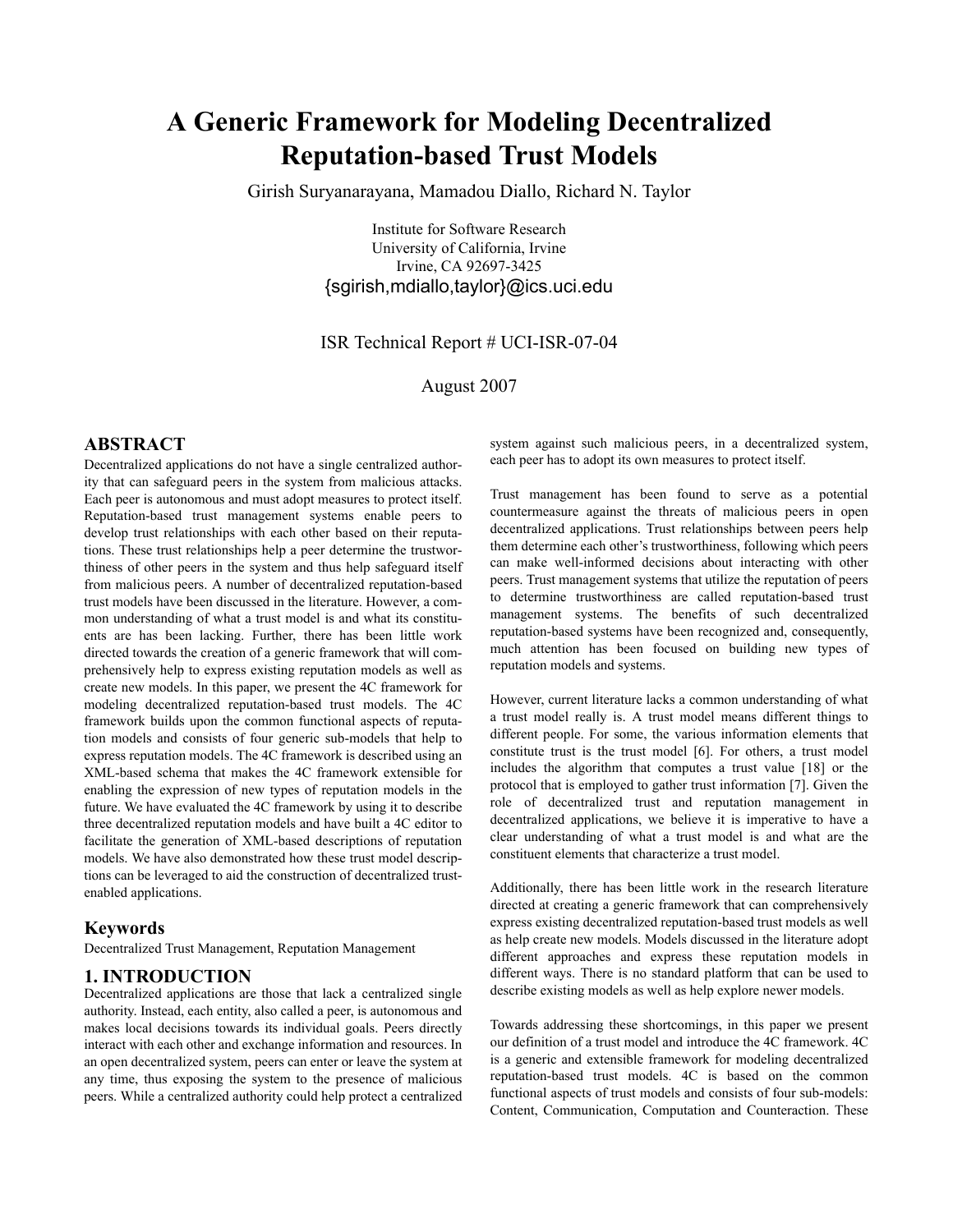sub-models are generic and help describe existing and new models. The 4C framework is expressed using an XML-based trust model schema. The use of XML makes the framework extensible so that it can provide richer descriptions of trust models in the future.

In order to evaluate the benefits of the 4C framework, we have used the 4C framework to express three sample decentralized reputation-based trust models. We have also implemented a GUIbased editor based on the 4C framework that first guides a user through the selection of elements for a trust model and finally generates an XML-based trust model description based on the user's selection. To demonstrate the benefit of generating trust model descriptions, we have created an XML-based description of a decentralized reputation model using the 4C editor tool and then used this description with the PACE architectural style [25] to automatically generate software components and utilities for building a trust-enabled crisis response decentralized application.

The rest of the paper is structured as follows. Section 2 introduces decentralized trust management and the concepts of trust and reputation. Section 3 discusses relevant related work. Section 4 describes the essential aspects of a trust model while section 5 presents the 4C framework. The evaluation of the 4C framework is presented in section 6. The paper ends with a discussion of future work and conclusions in sections 7 and 8 respectively.

# **2. DECENTRALIZED TRUST MANAGE-MENT**

In this section, we present a a discussion of trust and reputation concepts. As discussed in the previous section, trust relationships have been found to be immensely useful in determining the trustworthiness of peers and protecting against potential malicious attacks in decentralized applications. Therefore, decentralized trust management has received increasing attention from researchers.

## **2.1 Trust**

Trust has been a familiar concept since the inception of society. We are dependent upon trust in almost all facets of our lives. The concept of trust is not only basic to society but also undoubtedly significant. Therefore, interest in it is not limited to electronic communities but reaches across several research disciplines such as psychology, sociology, computer science etc. Below we briefly take a look at some definitions and concepts related to trust.

Deutsch [10] coined one of the most popular definitions of trust which states that: *(a) an individual is confronted with an ambiguous path, a path that can lead to an event perceived to be beneficial or to an event perceived to be harmful; (b) he perceives that the occurrence of these events is contingent on the behavior of another person; and (c) he perceives the strength of a harmful event to be greater than the strength of a beneficial event. If he chooses to take an ambiguous path with such properties, he makes a trusting choice; else he makes a distrustful choice*.

An interesting fact about the above definition pointed out by Marsh [21] is that trust is considered to be subjective and dependent on the views of the individual. Deutsch further refined his definition of trust as *confidence that an individual will find* *what is desired from another, rather than what is feared* [11]. This definition is also echoed by the Webster dictionary which defines trust as *a confident dependence on the character, ability, strength, or truth of someone or something*.

Another popular definition of trust that has also been adopted by computer scientists is the one coined by Diego Gambetta [15]. He defines trust as *a particular level of the subjective probability with which an agent assesses that another agent or group of agents will perform a particular action, both before he can monitor such action (or independently of his capacity ever to be able to monitor it) and in a context in which it affects his own action*. Gambetta introduced the concept of using values for trust and also defended the existence of competition among cooperating agents. A recent definition of trust has been put forth by Grandison and Sloman [16] who define trust as *the firm belief in the competence of an entity to act dependably, securely, and reliably within a specified context*.

Trust is conditionally transitive. This means that if Alice trusts Bob and Bob trusts Carol, Alice may trust Carol only if certain possibly application-specific conditions are met. Trust can also be multidimensional and depend upon the context of the trust. For example, Alice may trust Bob completely when it comes to repairing electronic devices but may not trust Bob when it comes to repairing cars. Further, trust can be expressed in various ways such as binary or continuous values or a set of discrete values.

# **2.2 Reputation**

The concept of reputation is closely related to trust and can be used to determine the trustworthiness of an entity [32]. Abdul-Rehman [2] defines reputation as *an expectation about an individual's behavior based on information about or observations of its past behavior*. In online communities, where an individual may have very less information to determine the trustworthiness of others, their reputation information is typically used to determine the extent to which they can be trusted. An individual who is more reputed is generally considered to be more trustworthy. Reputation can be determined in several ways. For example, a person may either rely on his direct experiences, or rely on the experiences of other people, or existing social relationships or a combination of the above to determine the reputation of another person.

# **3. RELATED WORK**

As discussed above, trust management has received increasing attention with special interest in decentralized applications. Consequently, a number of decentralized trust management solutions have been researched and developed [16, 26, 32]. The term Decentralized Trust Management was first coined by Blaze who introduced credential-based access systems such as Policymaker [4]. These systems restrict access to resources by verifying presented credentials against application-defined policies. Trust management systems also include reputation-based systems such as XREP [8] and hTrust [6] that use reputation to determine the trustworthiness of peers in the system. Since the focus of our work is decentralized reputation management systems, our discussion below is mainly focused on decentralized reputation models and systems.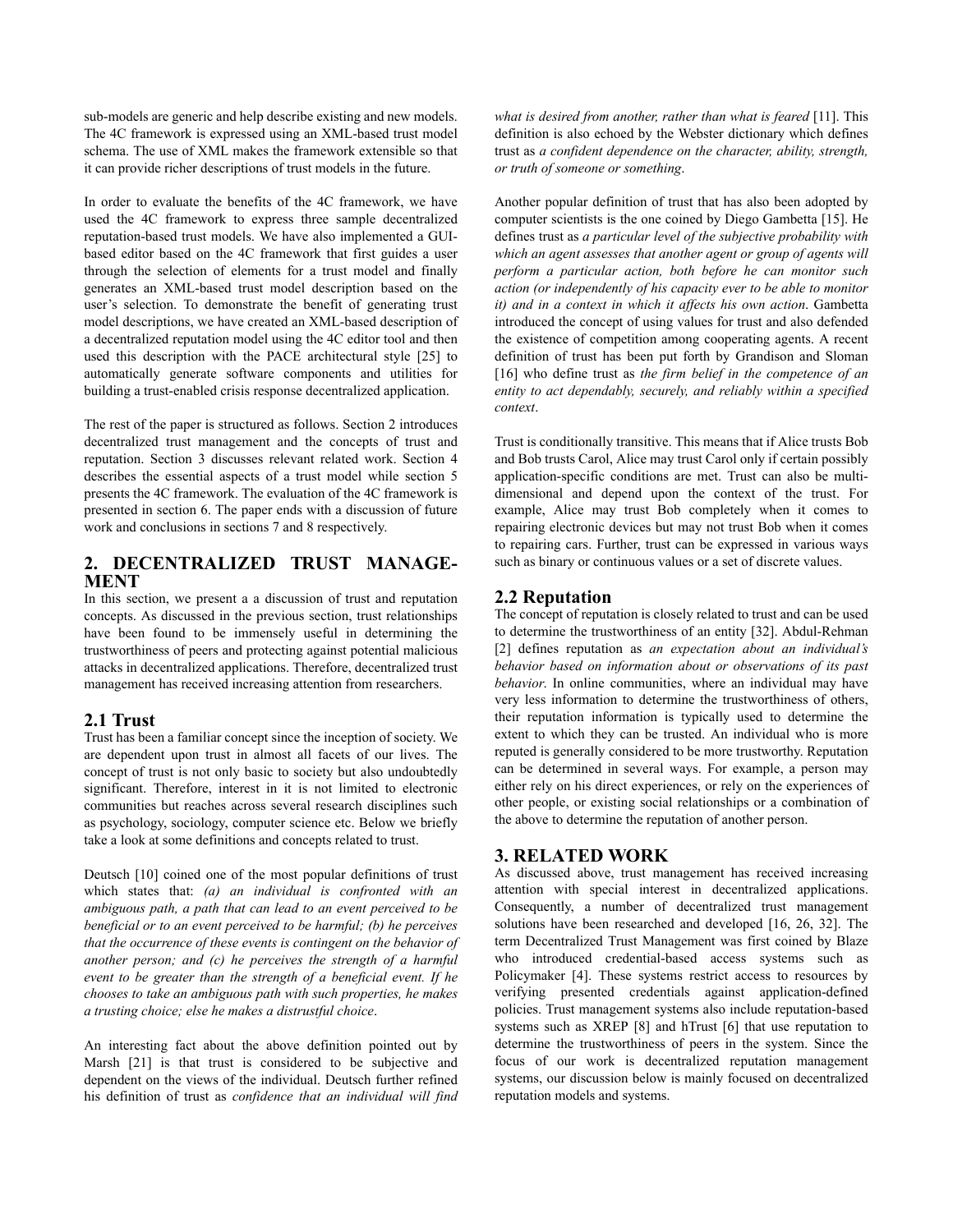In reputation-based systems, peers exchange reputation information about other peers in the system in order to determine the trustworthiness of a peer. Different models use different kinds of reputation mechanisms. For example, the Distributed Trust model [1] uses recommendations and recommender trust to arrive at a reputation value for a peer. In this model, the provider peer queries other peers in the system for recommendations and aggregates the data received to determine whether the requestor can be trusted. The NICE [20] trust model which uses cookies to encapsulate reputation data, on the other hand, shifts the onus of trust data collection on the peer that needs a particular service. Thus a peer that wants to access a particular resource or service needs to present the provider with a set of cookies that help prove its trustworthiness.

There are other reputation-based trust models that additionally use social relationships to help evaluate a peer's trustworthiness. REGRET [24] is one such model that constructs a sociogram based upon existing relationships within a community, and uses it to allot reputation values to peers. Other models that use social relationships include community-based reputation [31] and NodeRanking [23]. Several trust and reputation algorithms have also been developed. These include the Beta Reputation algorithm [18] that uses beta probability density functions to combine feedback and derive reputation ratings in a decentralized application and the Eigentrust algorithm [19] that computes global trust values for each peer based on the peer's history of uploads. There also exist several trust frameworks and platforms, most of which are centralized that support trust management. Examples include the trust-based admission control architecture [17], XenoTrust [13], and the SECURE computing platform [5]. A generic trust model that can be used for the design of trust-related services in electronic commerce applications has been presented in [30]. This trust model is based on the concept of party and control trust. Party trust refers to trust in another party while control trust refers to the trust that the parties have in a third entity that controls the risk of the interaction.

# **4. FOUNDATIONS OF 4C FRAMEWORK**

In this section, we present our definition of a trust model, discuss the different roles of peers in a decentralized system and identify and describe the three typical functional aspects of trust models. These functional aspects form the basis of the 4C framework that is described in the next section.

#### **4.1 Trust Model**

A trust model essentially helps model the trust relationships between peers in the system. Different types of trust and reputation models have been developed towards different objectives or targeted at specific applications. However, the problem is there is no uniform definition across the research community of what a trust model is. For some, the various elements that constitute the trust data define the trust model [6]. For some others, it may mean just a trust algorithm and a way of combining different trust information to compute a single trust value [18, 19], while for others, a trust model may also encompass a trust-specific protocol to gather trust information [1, 7]. Yet others may want a trust model to also specify how and to whom any trust data should be

communicated [3].

We present the following definition of a trust model towards unifying these above aspects. *A trust model describes what trust information is used to establish trust relationships, how that trust information is exchanged, how that trust information is combined to determine trustworthiness, and how that trust information is modified in response to personal and reported experiences.*

The above definition of a trust model identifies three important functional aspects that constitute a trust model: trust information gathering, trust information analysis, and incorporating feedback obtained from interactions among peers. These three functional aspects together form a superset of the aspects found in existing trust models. These functional aspects form the basis of the four sub-models that constitute the 4C framework.

## **4.2 Roles of peers**

We refer to each entity in a decentralized system as a "peer". Peers are autonomous and make local decisions about their behavior in the system. Peers are distinguished through the use of unique digital identities. A user with multiple digital identities would not be treated as a single peer, but multiple peers. Similarly, a group of entities sharing a digital identity would be treated as a single peer. Thus, the term "peer" maps to a unique digital identity rather than a unique user or machine. In the context of trust and reputation, there are different roles that a peer can take. We identify three roles that a peer can simultaneously take - *subject*, *target*, and *recommender*. The *subject* refers to the peer who wants to evaluate the reputation of the *target* peer. The *recommender* refers to a peer who provides the subject peer information about the reputation of the target peer. It should be noted that a recommender may also provide trust information related to other recommenders.

#### **4.3 Information Gathering**

Each peer needs to determine the extent to which it can trust another peer before actually interacting with it. Since it is generally assumed that past behavior provides a good basis for prediction of future behavior, each peer typically stores its impressions from past interactions with other peers. It also gathers information about the past behavior of concerned peers by asking other peers in the system. This information gathering aspect has two parts: the actual trust information that needs to be collected, and the protocol that is used by peers to exchange trust information.

The choice of a trust model that is adopted for an application is also affected by whether the application permits peers to be grouped together according to some criteria. For example, it is possible for an application to group peers according to their interests, or expertise, or their membership of certain organizations. A trust model adopted for an application that supports the formation of groups must be equipped to include group relationships in trust determination. Therefore, there is a need to distinguish between applications that support groups and applications that don't.

#### *4.3.1 Applications without Groups*

**Trust Information.** The trust information in such an application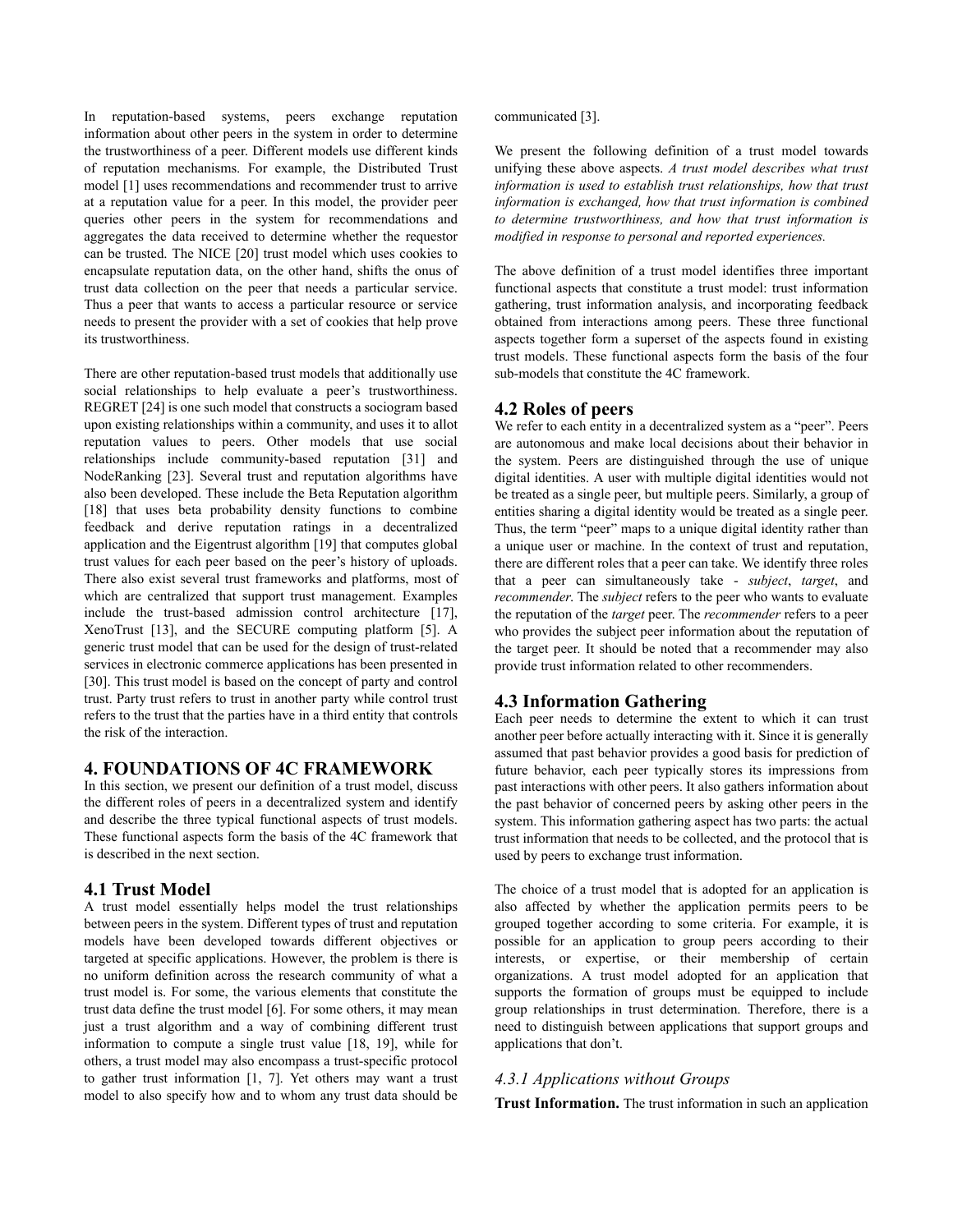typically contains the identity of the recommender who is providing the trust information, the identity of the target peer whose trust value is being provided, and the trust value. This trust value may be expressed as discrete integers or continuous real numbers. The trust model may also optionally include the context of the trust being provided and time of expiry of the trust value which dictates how long the trust value is valid.

**Protocol.** The protocol used to gather trust data is typically of a query-response nature. A peer queries other peers in the system for trust data about a target peer. This originator can also specify the context in which it is seeking trust data. Depending upon the nature of the application and the trust model, the originator may either send this query to selected peers or may choose to broadcast the query and specify a hop count to limit the control the flooding of queries. The protocol may specify if and under what condition peers who receive this query forward it to other peers. Upon receiving a query addressed to it, a peer may respond accordingly with the required trust data. Or if a broadcast mechanism is being used, any peer with relevant trust data may choose to respond. In the next phase, the trust model may require the originating peer to confirm received responses with the responding peers, or may require the originating peer to query trust data about the responders. If so, the originating peer will issue queries similar to the original queries and receive responses accordingly.

## *4.3.2 Applications with Groups*

**Trust Information.** In such an application, there are two types of trust data that are used - one that describes trust data for individual peers, and the other that describes trust data for groups. The trust data for individual peers used in a structured application can contain all the elements of trust data used in the case of a unstructured application. But additionally the trust data may include the name of the groups or communities that the peers belong to. This is to enable the additional use of trust data related to groups and group relationships for determining trustworthiness. Group-related trust data contains similar elements to the trust data for individual peers. In other words, trust data about a group contains the identity of the peer reporting the trust data, identity of the group about whom the trust data is being reported, the trust value, an optional trust context and an optional time of expiry of the trust value.

Protocol. In an application that permits groups, there are two parts to the protocol that is used to exchange trust information. The first part is used to query and gather trust data for individual peers. And the second part is used to query and gather group-related trust data. It is possible that the same protocol mechanism may be used to query and gather both types of trust data. The protocol used to gather peer trust data is very similar to the one used for unstructured applications. The only difference is that in this case, additional information about any groups that a peer belongs to is returned. Similarly, the protocol used to gather group trust data is identical to the protocol used to gather peer trust data.

The trust information and the protocols used for both structured and unstructured applications are modeled by the Content and the Communication sub-models of the 4C framework respectively.

These sub-models are described in section 5.

## **4.4 Trust Analysis**

For the determination of trust, a trust model may consider peer and group trust information obtained from two main sources: a peer's own past experience (history which we represent here by P), and trust information received from other peers whom we call recommenders (recommendations which we represent here by R). The information reported by these recommenders is given importance according to their trustworthiness as recommenders. Thus a peer also needs to determine and maintain information about the trustworthiness of these recommenders. There are several factors that play an important role in the computation of trust. These factors include the context of the trust information, the period for which the trust information is valid, and the existence of any group relationships. These factors have varying influence on the computation of trust depending upon the nature of the trust model.

# **4.5 Incorporating Feedback**

After a peer computes a trust value for a target peer, it may decide to proceed with interaction with the target peer. The result of the interaction will affect the belief of the peer in both the target peer and the peers who recommended the target peer. For example, if the interaction is successful, the peer will decide to trust the target peer and the recommenders more and if the interaction turns out to be unsuccessful, the peer will reduce its trust in the target peer and the recommenders. The peer can also choose to actively propagate any trust information it considers very important to other peers in the system. This is especially useful for warning other peers about malicious peers. For this the trust model may require a peer to either broadcast or send to selected peers a message with the necessary trust information.

## **5. THE 4C FRAMEWORK**

We propose 4C, a generic extensible framework for creating and expressing decentralized reputation-based trust models. The 4C framework is based upon the functional aspects of reputation models described in the previous section and consists of four submodels: Content, Communication, Computation and Counteraction. These sub-models are generic and can be extended in the future to enable richer expressions of trust models. These sub-models together provide the ability to express existing reputation-based trust models as well as to create new models. Below, we describe each of the four sub-models of the 4C framework in detail.

# **5.1 Content Sub-Model**

The Content model describes the various information elements of a decentralized reputation model and corresponds to the trust information used in the Information Gathering functional aspect.

#### *5.1.1 Social Groups*

As mentioned in the previous section, peers in decentralized communities may form certain social groups based on common concerns, interests or even expertise. It is also possible that a peer may not just belong to one group but instead be a member of more than one group at any time. Further, a group may have a hierarchy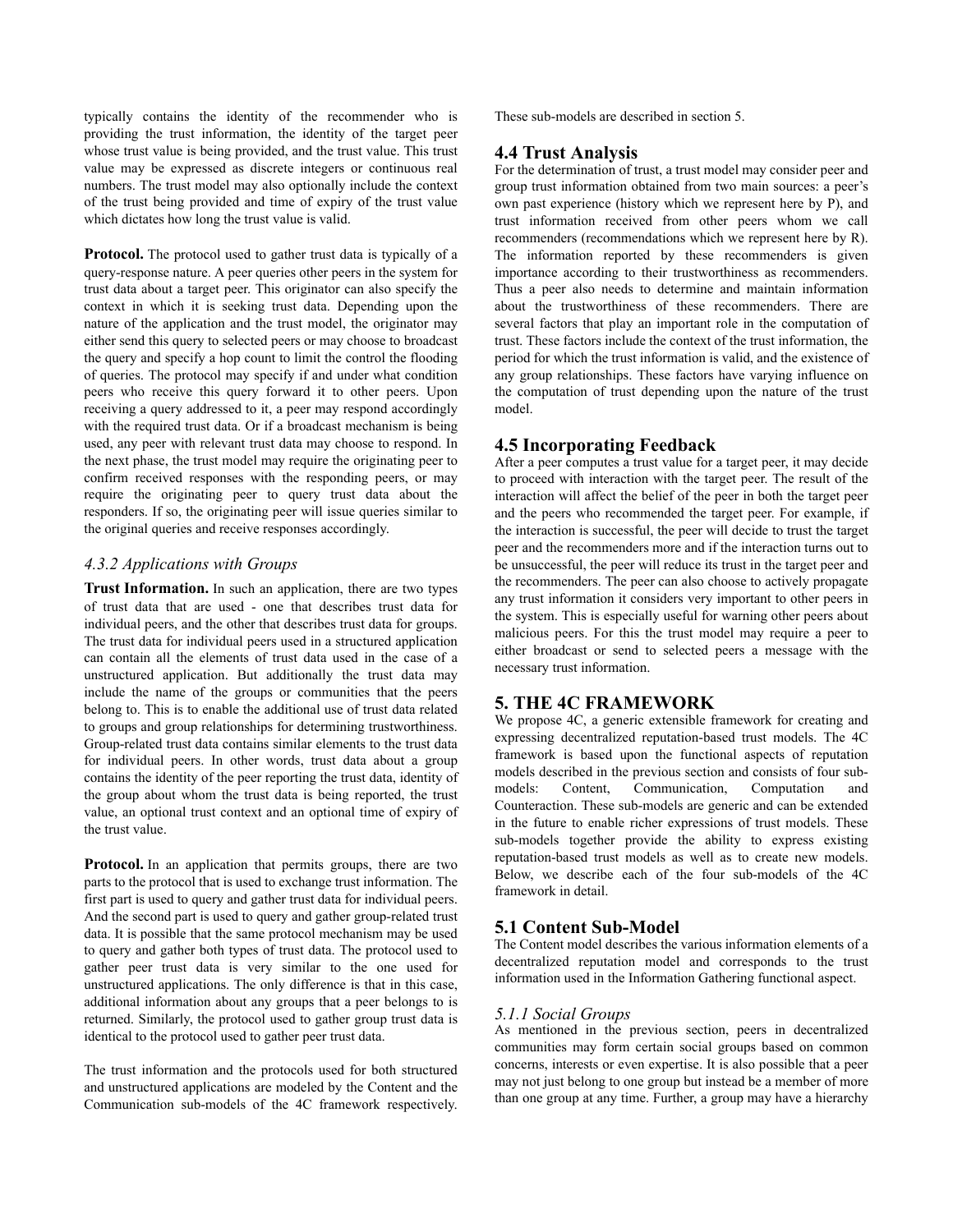of nested sub-groups. Such structures serve as potential sources of reputation information. Group relationships provide additional information that help model better the trust relationships between peers. Sometimes, a peer may also maintain an informal structure in the form of a list of peers that it trusts absolutely. Having such a list is useful so that a peer can trust their recommendations about recommenders and other peers. If the application is structured, the reputation information of a peer may include information about the groups it belongs to. Further, in addition to the reputation of every peer, the Content sub-model will also model the reputation of groups. Thus the following elements of the Content sub-models refer to both peer and group reputation.

#### *5.1.2 Expression*

The reputation value can be either expressed as a set of binary, discrete or continuous values. A binary representation only enables the expression of trust or distrust. A discrete set of values help better express trust levels, but they do not provide the richness of expression and comparison that continuous values do.

#### *5.1.3 Context*

The context is an extremely important factor in determining trust. As mentioned earlier, trust depends upon the context. For example, a peer may consider another peer completely trustworthy when it comes to information about a particular topic or a certain peer, but may not consider it trustworthy in other cases.

#### *5.1.4 Period of validity*

Reputation may also has a time-to-live attribute. A recommender can specify the time until which its data can be considered valid. Thus, a piece of reputation information encapsulates information about the subject, target, and recommender peers, and specifies the context of the reputation and the time until the reputation expires.

#### **5.2 Communication Sub-Model**

The Communication sub-model defines how peers interact with each other and my specify the protocol used by peers to exchange trust data.

## **Type of protocol used to collect trust information.** The

choice of the type of protocol depends upon the type and needs of the application, and can be classified into two main types: subjectinitiated and target-initiated. In particular, when a peer needs trust information about the data or resources received from another peer, the onus of deciding the provider's (target peer's) trustworthiness lies with the receiver (subject peer). In this case, the target peer may not necessarily care whether the subject peer believes the target peer is trustworthy. This type of communication mechanism is termed subject-initiated since the subject peer initiates the collection of trust information. Interactions between peers in such a scenario is as follows:

- The subject peer queries other peers for information about the target peer.
- Recommenders directly respond to queries received from the subject peer if they have the requested information.
- If recommenders do not have the requested information and a hop count is specified, they forward the query to other known recommenders or peers. This process continues until the specified hop count limit is reached.
- These recommenders respond back to the subject peer with requested information about the target peer.

In the case where the application contains groups and group relationships are considered in the determination of trust, a subject peer may additionally query other peers for group information. Peers may also disseminate information about their group affiliation to other peers as their group affiliation changes over time.

However, in some applications, a target peer may need to prove its trustworthiness to the subject peer because the target peer requires certain resources from the subject peer or wants the subject peer to believe in the information being reported by the target peer. In such cases, the onus of aggregating and presenting trust information about the target peer to the subject peer lies with the target peer itself. This type of communication mechanism is termed targetinitiated since the target peer initiates the collection of trust information about itself. Interactions between peers in such a scenario is as follows:

- The target peer sends out a query requesting reputation information about itself. This query can either be broadcast to all peers in the system with a specified hop count or can only be sent to peers that the peer has interacted with before.
- When a peer gets this request, it responds back with a message containing reputation information about the target.
- The target peer collects all these messages and presents them to the subject peer.
- The subject peer may choose to confirm presented information by directly querying some of those recommenders whose messages were presented by the target peer.

The same procedure can also be used to eliciting group information if the application consists of groups.

**Hop count.** Typically, it would be best to broadcast queries for trust information to all peers in the decentralized system in order to acquire as much trust data as possible. However, such a message flooding can consume a lot of bandwidth and possibly slow down communication between peers as the size of the system increases. Therefore, trust models may specify a hop count within the query message to limit the number of peers to whom the query is forwarded. Every time the query is forwarded to another peer, the hop count value of the query message is decremented by 1 until the hop count limit is reached. The value of the hop count thus decides the number of peers whom the query message will be forwarded to, and thus plays an important role in trust determination. An optimal value of the hop count value can be determined based on the trust model, the nature of the application, and the extent to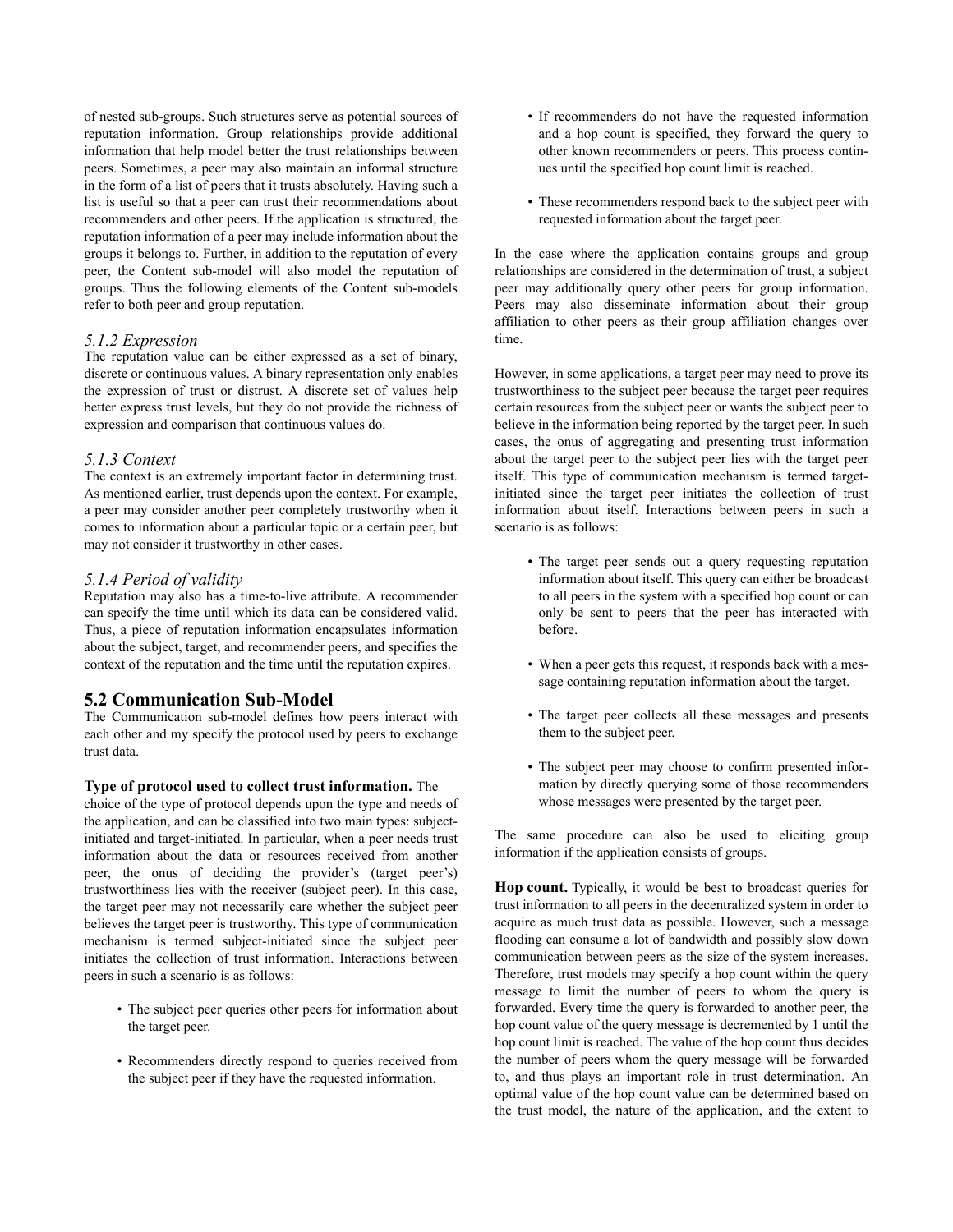which peers in the system are connected.

**Messages.** The Communication sub-model also facilitates the specification of messages that are used by peers to exchange trust information. These messages could be queries for trust information as well as responses to those queries. Additionally, they could be trust revocation messages as in the case of DTM [1] or confirmation messages as in the case of XREP [8]. Each message type must have a name that identifies its type. A message type could also optionally include any of the following elements: the identity of the message sender, the identity of the peer for whom the message is intended, the identity of the target peer about whom trust information is being queried or reported, the trust value of the target peer as reported by the sender, a time-to-live value that specifies how long the trust value is valid, a hop count specified by the 'hop count' attribute of the Communication sub-model as described above, and contexts in which the trust information is being sought or reported. A trust model could also specify whether a message type uses any authentication mechanism.

## **5.3 Computation Sub-Model**

For the determination of trustworthiness of a target peer, two sources of information are used by the subject peer: the subject peer's own past experience (P) and information received from recommenders (R). This information not only includes data related to interaction with the target peer, but also any structure or group information that may have a bearing on the target peer's reputation. We first briefly discuss the two sources of trust information and then describe some of the ways this information can be combined to compute trust.

#### *5.3.1 Personal Past Experience*

The subject peer can use its own personal past experience with the target peer in the computation of the trustworthiness of the target peer. The personal experience may be used to varying degrees in this computation. Sometimes, depending upon the application, a subject peer may decide to solely rely on its own personal experience. At other times, the personal experience may be variously combined with reputation information received from other peers to determine the trustworthiness of the target peer.

#### *5.3.2 Recommendations*

Recommendations refer to the trust information received from other peers in the system. The information reported by these recommenders may be given varying importance according to criteria such as their reputation as recommenders, expertise in a particular area etc. A subject peer must also determine information about the reputation of these recommenders because their opinions have a significant bearing on the subject peer's decision-making.

#### *5.3.3 Trust Computation Mechanisms*

In this section, we list some common ways in which trust information can be combined to provide a single trust value. This trust information may either be based on personal experience or recommendations or both.

**Average.** This scheme applies to both personal experience and recommendations. Trust impressions from previous personal experiences can be directly averaged to arrive at a single trust value for P. Similarly, received recommendations can be averaged to compute value for R.

**Weighted average.** In this scheme, recommendations are combined with the reputation of the corresponding recommenders as weights in order to compute a weighted average trust value for R. A more complicated weighted average scheme could entail involving chains of recommenders and combining their recommendations suitably weighted by their corresponding reputations as recommenders.

**Trusting unknowns.** If there is no trust data about a recommending peer, a trust model can decide the extent to which this peer's recommendations can be trusted. A very liberal trust model may decide to trust new unknown peers completely. On the other hand, a more conservative trust model may either decide to bestow little or no trust on such unknown peers. A trust model may also decide to not pass any judgement on an unknown peer's trustworthiness and just mark it as "unknown". In order to capture this ability of trust models, 4C includes a parameter called 'degree of trust in unknowns' that specifies to what extent the trust model trusts unknown peers.

**Using the period of validity.** A trust model can also choose to use the time-to-live attribute of the reputation information in the computation of both personal perception-based trust and recommendation-based trust. Specifically, reputation values whose time-to-live attribute has expired or exceeded a certain threshold can be either discarded or assigned a low weight during trust computation. This ensures that newer information is given more importance than older information. This also permits a recent change in behavior of a peer to be reflected sooner in its reputation that may be desired by some trust models.

**Interaction limit.** A trust model may also limit the trust data used for trust evaluation to a specific number of recent interactions. This is also referred to as varying the experience window which refers to the amount of history a peer maintains for calculating reputation [14]. In order to capture this, 4C includes a parameter called 'interaction limit' that specifies the percent of all interactions that are included during trust computation. Further, weights for recent and older interactions can be assigned while specifying the trust model. These weights can then be used during the trust computation to specify how much value old interactions should be given. For this, 4C also includes a parameter called 'recent interaction weight' to specify the weight assigned to recent interactions during trust computation.

**Context-based trust.** The context of trust plays a significant role in determining both P and R. Contexts can be composed of sub-contexts [24], and if a peer were to be considered trustworthy in a particular context, he could be considered trustworthy in all the sub-contexts that form a subset of the context. To better illustrate this concept, consider the case, when a peer is considered trustworthy in the context of cars. It could imply that the peer can be considered equally trustworthy when it comes to car engines, car tires, transmission, and other sub-contexts of a car.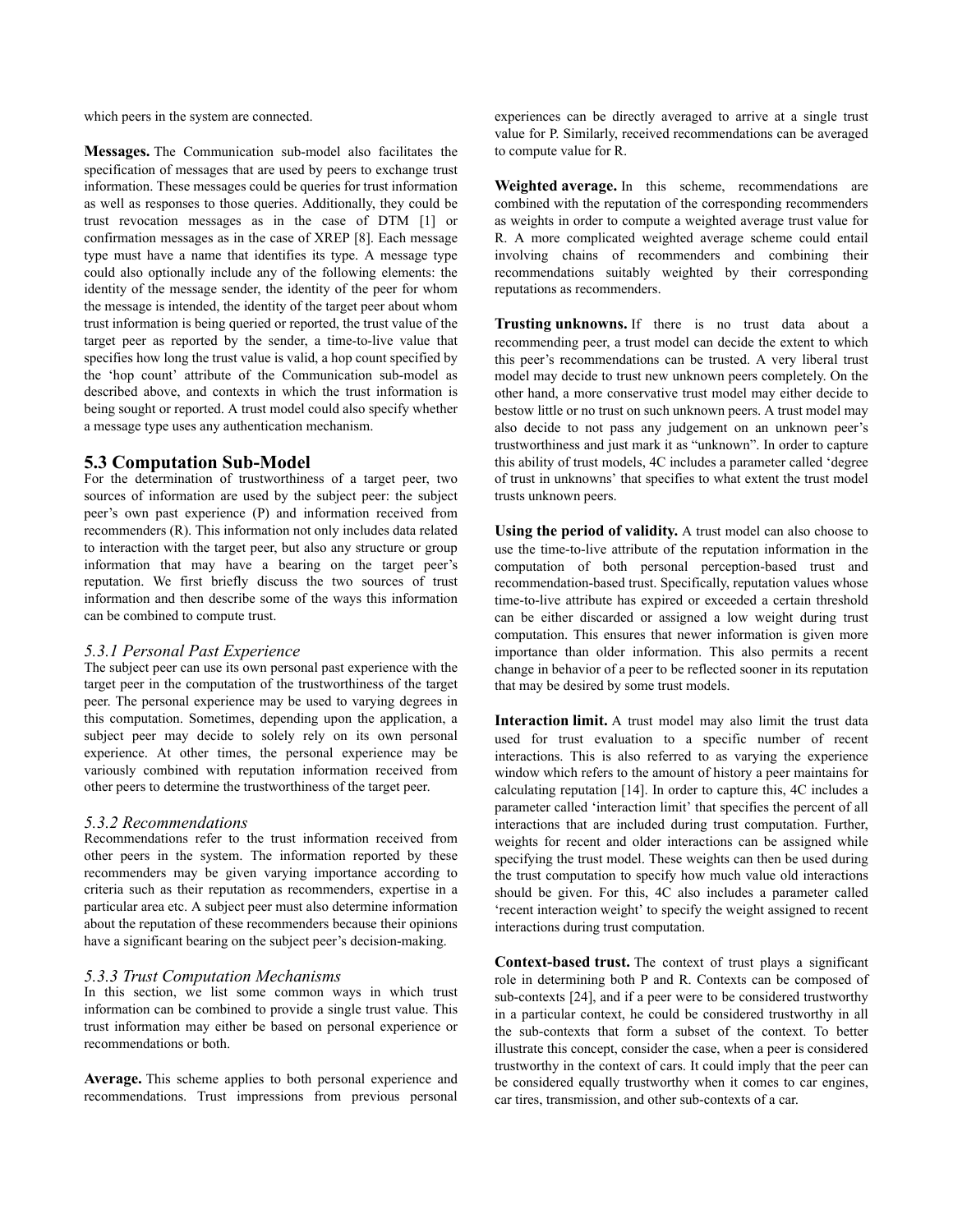**Utilizing group information.** If the decentralized application allows the formation of groups, group relationships can be used to infer trust among peers. For example, a peer belonging to a friendly group can be trusted to a greater extent than a peer belonging to an inimical group.

**Trusting certain recommenders more.** Trust models also typically specify a threshold value which helps determine who is considered trustworthy. Peers with trust values above this threshold value are considered trustworthy and those with values below or equal to the threshold are considered untrustworthy. This threshold is represented by the 'trust threshold' parameter. This parameter can be used by a trust model to only listen to those recommenders whose trust value is greater than the trust threshold. In such a case, a trust model may combine the recommendations of these trusted recommenders using either a average-based or weighted average-based scheme.

#### *5.3.4 Evaluating Trust*

Finally, a trust model combines its past personal experiences and received recommendations in a suitable manner to compute a trust value. Let 'w' and '1-w' where  $(0 \le w \le 1)$  represent the weights in which the personal impressions and recommendations are to be combined, then the actual computation for trust becomes

Trust Value =  $w^*P + (1-w)^*R$ 

P represents a single trust value based on personal experiences that accounts for the possible time degradation of trust information, the trust context, and group reputation. Similarly R represents a single trust value based on received recommendations that accounts for the trustworthiness of the recommenders in addition to time degradation, trust context and group reputation. For the case, when a peer decides to only rely on its own personal experience and not trust any recommenders, value of 'w' becomes 1 and the trust value reduces to the value of P. If the value of  $w$  is 0.5, the trust value becomes a simple average of P and R.

This final computed trust value is compared against the specified 'trust threshold' to determine if the target peer can be trusted or not. If the final trust value is greater than the trust threshold, the trust model considers the target peer trustworthy otherwise it considers the target peer untrustworthy.

## **5.4 Counteraction Sub-Model**

Once a subject peer determines that the target peer can be trusted to a suitable level, it proceeds with interaction with the target peer. The result of the interaction may have a significant bearing on the reputation of the target peer, recommenders who recommended the target peer, and existing groups as perceived by the affected subject peer. These impressions of the subject peer are added to its personal experience repository, so that they can be utilized suitably the next time while computing trust. Once a subject peer has updated its perception of the reputation of concerned peers and groups in the system, it can choose to inform other peers in the system about its recent perceptions. A trust model can enable this in two ways namely active dissemination and passive dissemination.

Active Dissemination. The peer can choose to actively propagate any information it considers very important to other peers in the system by sending explicit updates or warning messages.

Passive Dissemination. Alternately, a peer may decide to hold on to this perception, and provide updated information in the form of recommendations only when explicitly queried by other peers in the system. Upon receiving new reputation information, peers can choose to update their existing perceptions.

# **6. EVALUATION**

Our evaluation for the 4C framework can be categorized into three main efforts. The first effort is to study and evaluate whether existing decentralized reputation models can be successfully expressed using the 4C framework. The second effort consists of building a 4C-based editor and using it to generate XML-based trust model descriptions. The third effort is to examine how these automatically generated trust model descriptions can be used to design and build trust-centric decentralized applications. These efforts are discussed below in further detail.

# **6.1 Expressing Reputation Models**

In this section, we describe how the 4C framework can be used to express existing reputation models. We consider three existing reputation-based trust models and for each model, we first provide a brief description and then discuss how it can be expressed in terms of the four sub-models of the 4C framework.

## *6.1.1 Distributed Trust Model*

**Description.** In the Distributed Trust Model [1] (DTM), a trust relationship is always between exactly two entities, is nonsymmetrical, and is conditionally transitive. Mutual trust is represented as two distinct trust relationships. A peer uses two types of trust data for determining trust - its own personal experience and recommendations provided by other peers in the system. However, recommendations are utilized for computing trust only when there are no direct trust experiences with a particular peer. DTM identifies two different types of trust relationships. A *direct* trust relationship is when one peer trusts another. But if a peer trusts another peer to give recommendations about a third peer's trustworthiness, then there is a *recommender* trust relationship between the two.

DTM uses discrete integral trust values to represent the trustworthiness of peers with -1 representing distrust, 0 representing lack of knowledge, 1-3 representing increasing trust and 4 representing complete trust. Trust categories are used by peers to classify trust towards other peers depending upon which aspect of that entity is under consideration. Trust categories essentially specify the context for the trust. A reputation is defined as a tuple consisting of a peer's name, the trust category and the specific trust value. DTM uses digital identities and signaturebased authentication to authenticate messages. DTM uses three types of messages to communicate trust information between peers. These are *Request for Recommendation*, *Recommendation*, and *Refresh* messages. When a peer needs a service offered by another peer for the first time (no prior transactions between the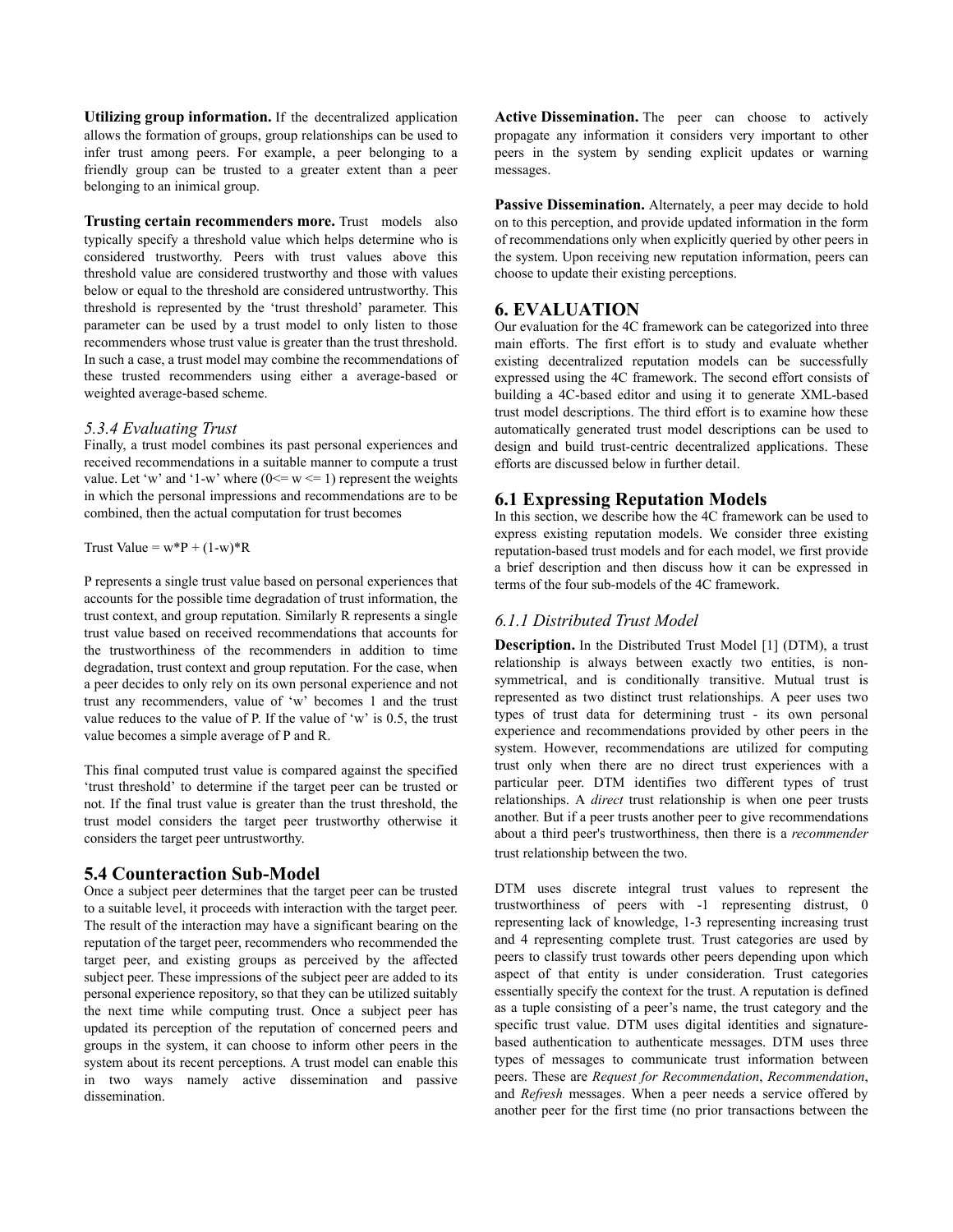two), the peer sends out a *Request for Recommendation* message to the peers it trusts as recommenders. These recommender peers can respond by sending *Recommendations* if they know the target peer, else they forward the request to other peers whom they trust as recommenders. Since the opinion of peers may change over time, recommendations are valid only for a limited time. When recommendations expire or the trust values associated with them change, they are updated using *Refresh* messages. *Refresh* messages are also used to revoke *Recommendations* by sending *Refresh* messages with trust values 0.

**4C Realization.** The Content sub-model for the DTM includes the context, discrete values of trust, and the period of validity. Trust determination is made on the basis of personal past experiences and recommendations received from recommenders. The Computation sub-model combines recommendations using a weighted average scheme. The weights represent the extent to which the subject peer trusts the recommenders. The Counteraction sub-model uses revocation of recommendations as an active mechanism to spread updated information about the target peer. The Communication sub-model uses the non-accessbased communication mechanism.

# *6.1.2 REGRET Model*

**Description.** REGRET [24] includes social relationships between peers in its reputation model. REGRET adopts the stance that the overall reputation of a peer is an aggregation of different pieces of information. REGRET is based upon three dimensions of reputation - individual, social, and ontological. It combines these three dimensions to yield a single value of reputation. When a member peer depends only on its direct interaction with other members in the society to evaluate reputation, the peer uses the *individual dimension*.

If the peer also uses information about another peer provided by other members of the society it uses the *social dimension*. The social dimension relies on group relations. In particular, since a peer inherits the reputation of the group it belongs to, the group and relational information can be used to attain an initial understanding about the behavior of the peer when direct information is unavailable. Thus, there are three sources of information that help peer "A" decide the reputation of a peer "B" the individual dimension between A and B, the information that A's group has about B called the *Witness* reputation, and the information that A's group has about B's group called the *Neighborhood* reputation. Figure 1 illustrates these various reputation relationships.

REGRET believes reputation to be multi-faceted and presents the following example as illustration - the reputation of being a good flying company summarizes the reputation of having good planes, the reputation of never losing luggage, and the reputation of serving good food. In turn, each of these reputations may summarize the reputations of other dependent factors. The different types of reputation and how they are combined to obtain new types of reputation is defined by the *ontological dimension*. Clearly, since reputation is subjective, each peer typically has a different ontological structure to combine reputations and has a



**Figure 1. Individual and Social Reputation in REGRET**

different way to weigh the reputations when they are combined.

REGRET stores reputations in the form of impressions. An impression is the subjective evaluation made by an agent on a certain aspect of a outcome. An impression consists of the subject and target peers, the outcome, the aspect of the outcome being rated, the time of generation of the impression, and the subjective rating of the outcome aspect from the subject peer's perspective expressed as a continuous value.

**4C Realization.** The Content sub-model for REGRET includes the use of both recommendations and group reputations. Outcome aspects map to trust contexts and reputation is expressed as continuous values. The Communication sub-model uses the nonaccess based communication mechanism. The Computation submodel uses group relationships to determine the trustworthiness of the target peer. It also employs context-based trust analysis through the use of ontological reputation dimension. The Counteraction sub-model uses a passive dissemination mechanism that provides reputation information only upon request by a subject peer.

## *6.1.3 Complaint-based Model*

**Description.** In a complaint-based model, negative reputation information is encapsulated and stored as a "complaint". In such a model, peers do not store information about successful interactions or trustworthy peers, but rather record their negative experience in the form of complaints against interacting peers. The complaintbased trust model is based on binary trust. Peers perform transactions and if a peer cheats in a transaction, it becomes untrustworthy from a global perspective. Upon receiving a request, this information in the form of a complaint about dishonest behavior can be sent to other peers.

When a peer wants to evaluate the trustworthiness of a target peer, it first searches its own history to locate any previous complaints registered by itself. It can also query other peers for other existing complaints about the target peer. Upon receiving a query, peers that have the required complaints respond accordingly. Since these peers themselves can be malicious their trustworthiness needs to be determined. Consequently, queries for complaints about these peers are sent out by the original peer and so on. In order to prevent the entire network from being explored, which would become expensive in a large system, if similar data about a specific peer is received from a sufficient number of peers, no further checks are carried out. Complaints received from other peers are included in the determination of the target peer's trustworthiness.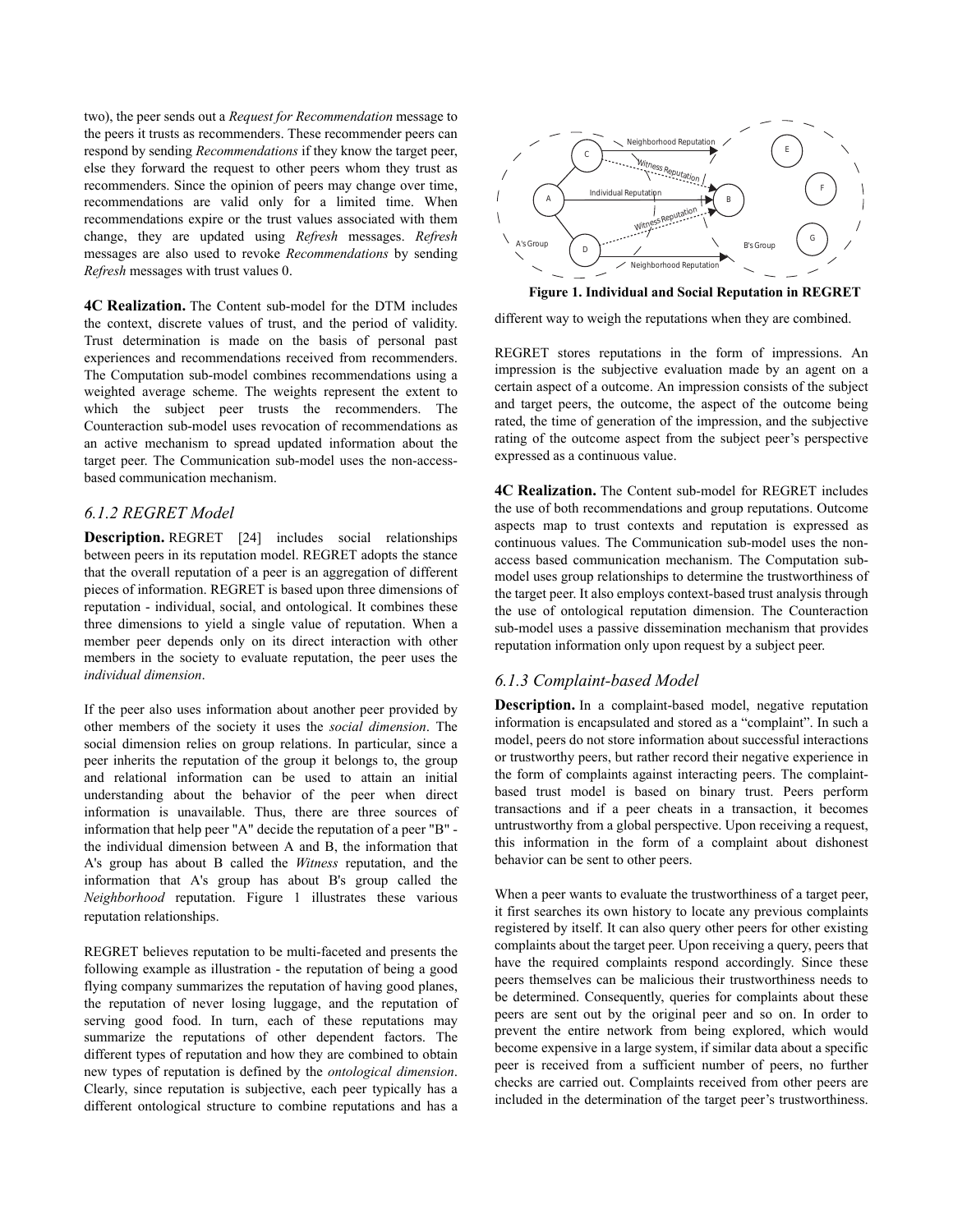This kind of complaint-based scheme has been adopted by trust management systems such as the one based on the P-Grid data structure [3].

**4C Realization.** The Content sub-model in the complaint-based model uses complaints which are essentially binary expressions of trust. Group relationships are not considered in this model. The Communication sub-model is pretty simple and peer interactions are limited to filing and querying complaints. It essentially uses a non-access-based communication mechanism. The Computation sub-model uses a simple weighted average algorithm to compute the negative reputation of the target peer. The peer queries for complaints about recommenders and uses received responses to determine whether complaints created by those recommenders can be trusted. This can be used to determine whether the target peer should be trusted. The Counteraction sub-model in the complaintbased model uses a passive mechanism to disseminate complaints to other peers. Knowledge about complaints is obtained through explicit requests for complaints.

# **6.2 4C Editor**

## *6.2.1 4C Trust Model Schema*

XML provides an ideal platform for enabling extensible trust model descriptions. Further, there are several existing off-the-shelf XML-based tools that help create, edit, validate, and parse XMLbased documents. Using these tools prevents the need for building specific custom-made editors and parsers. Therefore, we used XML-based technology to enable the description and expression of trust models. In particular, we have created a simple XML-based trust model schema that defines a set of rules to which XML-based trust model descriptions must conform. These set of rules in the trust model schema help describe trust models in terms of the four sub-models of the 4C framework.

We used XMLBeans [22] to generate Java bindings from the our trust model schema. XMLBeans allows access to XML instances through get and set accessor methods similar to those in JavaBeans. XMLBeans compiles the trust model schema and generates a set of Java interfaces that can be used to process XML trust model instances that conform to the schema. XMLBeans allows changes made through these Java interfaces to modify the underlying XML representation.

#### *6.2.2 4C Editor*

We have built a Java-based editor for describing reputation-based trust models using the 4C framework. This editor enables a user to create a decentralized reputation-based trust model using a Graphical User Interface (GUI). The GUI is divided into four main interfaces, one for each sub-model, and mirrors the trust model schema used. In each of the four interfaces of the 4C editor, the user can browse through various options corresponding to the specific sub-model and make appropriate selections depending upon the requirements of the trust model being generated. The 4C editor thus guides the user through the different sub-models and finally generates an XML-based description of the trust model that conforms to the trust model schema. Figure 2 shows a snapshot of the Content sub-model GUI for the Distributed Trust Model. In the center, the expression of reputation values, time-to-live, and the

context tree is visible. The content of the four sub-models is displayed in the text window to the far right. Table 1 shows the actual XML-based description of the Distributed Trust Model that is generated by the 4C editor.

### **6.3 Building A Trust-centric Application**

We have used trust model descriptions generated by our 4C editor to assist in the design and development of trust-enabled applications. Specifically, we have designed a tool called the PACE Support Generator (PSG) that uses the 4C trust model descriptions created by the 4C editor to produce trust components and utility classes for integration within the PACE architectural style. PACE stands for Practical Architectural approach for Composing Egocentric trust [27]. PACE is an architectural style for trust management in decentralized applications and provides a set of principles that guide the integration of trust components within the architecture of a decentralized peer. PACE describes the trust-enabled architecture of each peer using the xADL 2.0 architecture description language [9].

Components in PACE communicate using request and notification messages. Integrating a trust model within the PACE architecture requires the creation of certain trust model-specific messages that will traverse the architecture. Further, in order to facilitate the manipulation of these messages, appropriate trust-related data structures need to be created. Finally, expressions for the evaluation of trust need to be specified. These requirements are not specific to any trust model, in fact, they are common to all trust models. Therefore, PSG provides a GUI-based interface to assist a user in the creation of trust model-specific data structures, messages, and formulae.

Figure 3 illustrates the architecture of PSG. The Data Structure Creator component allows the specification of trust-related data structures. The Message Creator component allows the specification of messages underlying the trust model and creates messages based upon the data structures created by the Data Structure component. The Trust Formula Creator component facilitates the specification of the trust formula using content enumerated in the data structures and messages.

The PACE Support Creator (PSC) component is responsible for using the elements generated by the other three components to generate trust-related components and utility files. PSC first stores the data structure, messages, and reputation formulas created by the other components into a PACE support description file. Doing so provides the ability to modify the file later on (e.g. for optimization) and generate corresponding components. Next, PSC uses this file to automatically produce components, utility classes and interfaces for the trust model. Specifically two main components are generated by PSC and added to the application layer of the PACE architecture. The first component is the Message Manager, which encapsulates all the operations associated with the management of messages for the trust model. These operations include the exchange of trust information between peers and saving or retrieving messages. The second component is the Trust Evaluator component. This component handles trust computation at the application layer; therefore, it needs to communicate directly with the Trust Manager. Upon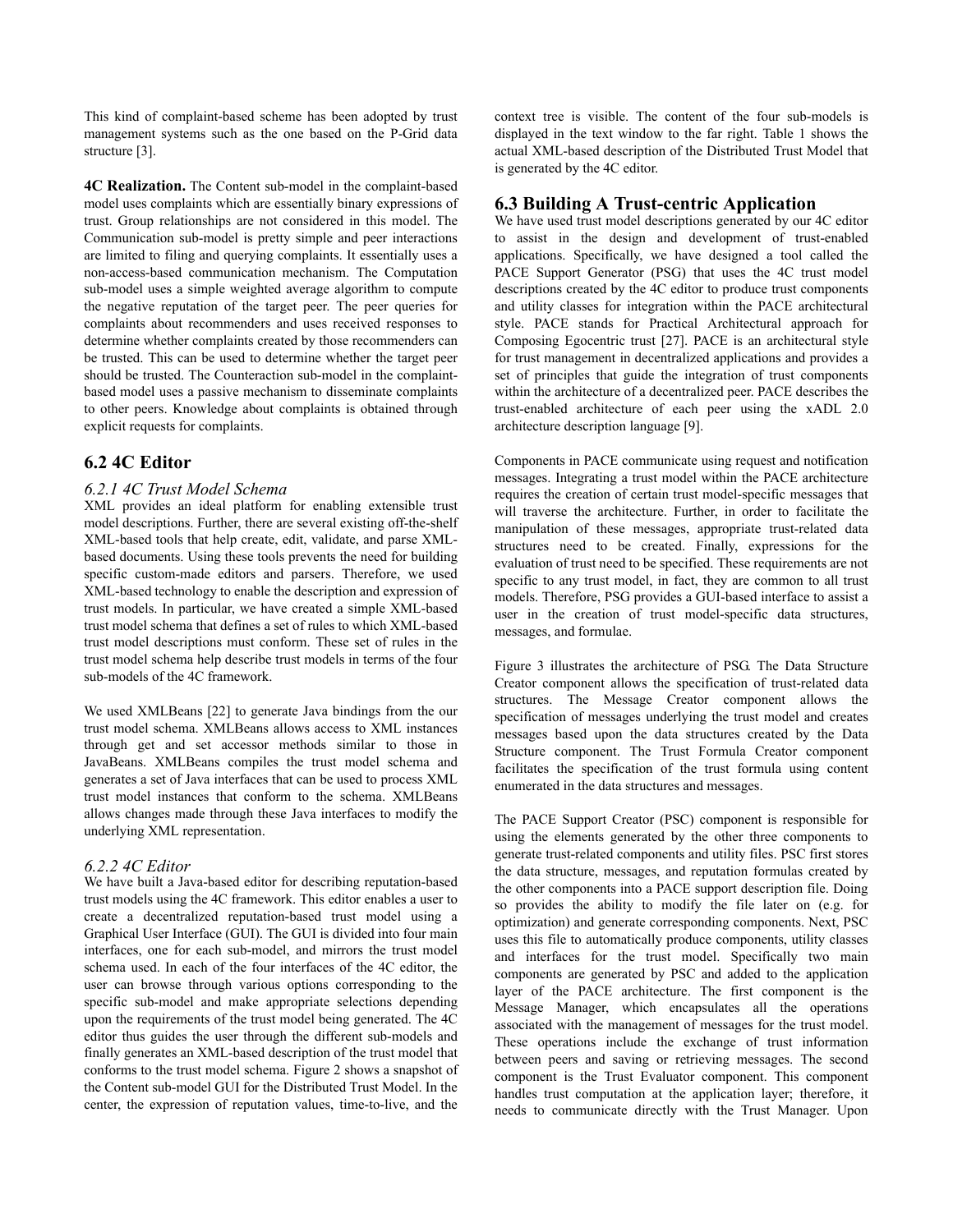#### **Table 1. 4C-based description of Distributed Trust Model**

| xml version="1.0" encoding="UTF-8"?                                                                                                                                          | $\le$ /object>                                                                |
|------------------------------------------------------------------------------------------------------------------------------------------------------------------------------|-------------------------------------------------------------------------------|
| <trus:trustmodel xmlns:trus="http://www.ics.uci.edu/~sgirish/&lt;/td&gt;&lt;td&gt;&lt;/java&gt;&lt;/td&gt;&lt;/tr&gt;&lt;tr&gt;&lt;td&gt;TrustSchema.xsd"></trus:trustmodel> | 1/2 //////trus:contextTree> //trus:individualContext                          |
| <trus:contentmodel></trus:contentmodel>                                                                                                                                      |                                                                               |
| <trus:individual></trus:individual>                                                                                                                                          |                                                                               |
| <trus:individualexpression></trus:individualexpression>                                                                                                                      | <trus:communicationmodel></trus:communicationmodel>                           |
| <trus:discrete></trus:discrete>                                                                                                                                              | <trus:communicationtype>Subject-initiated</trus:communicationtype>            |
| <trus:startvalue>-1.0</trus:startvalue>                                                                                                                                      | <trus:hopcount>None</trus:hopcount>                                           |
| <trus:endvalue>4.0</trus:endvalue>                                                                                                                                           | <trus:message></trus:message>                                                 |
| <trus:incrementvalue>1.0</trus:incrementvalue>                                                                                                                               | <trus:messagename>Recommendation</trus:messagename>                           |
| $\le$ /trus:discrete>                                                                                                                                                        | <trus:sender>true</trus:sender>                                               |
|                                                                                                                                                                              | <trus:receiver>true</trus:receiver>                                           |
| <trus:individualttl>true</trus:individualttl>                                                                                                                                | <trus:target>true</trus:target>                                               |
| <trus:individualcontext></trus:individualcontext>                                                                                                                            | <trus:value>true</trus:value>                                                 |
| <trus:contexttree>&lt;![CDATA[&lt;?xml version="1.0" encoding="UTF-&lt;/td&gt;<td><trus:timetolive>true</trus:timetolive></td></trus:contexttree>                            | <trus:timetolive>true</trus:timetolive>                                       |
| 8"?                                                                                                                                                                          | <trus:hopcount>false</trus:hopcount>                                          |
|                                                                                                                                                                              | <trus:context>true</trus:context>                                             |
| <java class="java.beans.XMLDecoder" version="1.5.0 06"></java>                                                                                                               | <trus:authentication>true</trus:authentication>                               |
| <object class="javax.swing.tree.DefaultTreeModel"></object>                                                                                                                  |                                                                               |
| <object class="javax.swing.tree.DefaultMutableTreeNode"></object>                                                                                                            | <trus:message></trus:message>                                                 |
| <void property="userObject"></void>                                                                                                                                          | <trus:messagename>RRQ</trus:messagename>                                      |
| <string>CRASH data</string>                                                                                                                                                  | <trus:sender>true</trus:sender>                                               |
| $\langle \text{void} \rangle$                                                                                                                                                | <trus:receiver>false</trus:receiver>                                          |
| <void method="add"></void>                                                                                                                                                   | <trus:target>true</trus:target>                                               |
| <object class="javax.swing.tree.DefaultMutableTreeNode"></object>                                                                                                            | <trus:value>false</trus:value>                                                |
| <void property="userObject"></void>                                                                                                                                          | <trus:timetolive>true</trus:timetolive>                                       |
| <string>Medical data</string>                                                                                                                                                | <trus:hopcount>false</trus:hopcount>                                          |
| $\le$ /void>                                                                                                                                                                 | <trus:context>true</trus:context>                                             |
| <void method="add"></void>                                                                                                                                                   | <trus:authentication>true</trus:authentication>                               |
| <object class="javax.swing.tree.DefaultMutableTreeNode"></object>                                                                                                            |                                                                               |
| <void property="userObject"></void>                                                                                                                                          |                                                                               |
| <string>Required resources</string>                                                                                                                                          | <trus:message></trus:message>                                                 |
| $\langle \text{void} \rangle$                                                                                                                                                | <trus:messagename>Refresh</trus:messagename>                                  |
| $\le$ /object>                                                                                                                                                               | <trus:sender>true</trus:sender>                                               |
| $\le$ /void>                                                                                                                                                                 | <trus:receiver>true</trus:receiver>                                           |
| <void method="add"></void>                                                                                                                                                   | <trus:target>true</trus:target>                                               |
| <object class="javax.swing.tree.DefaultMutableTreeNode"></object>                                                                                                            | <trus:value>true</trus:value>                                                 |
| <void property="userObject"></void>                                                                                                                                          | <trus:timetolive>true</trus:timetolive>                                       |
| <string>Hospital location data</string>                                                                                                                                      | <trus:hopcount>false</trus:hopcount>                                          |
| $\langle \text{void} \rangle$                                                                                                                                                | <trus:context>true</trus:context>                                             |
| $\le$ /object>                                                                                                                                                               | <trus:authentication>true</trus:authentication>                               |
| $\le$ /void>                                                                                                                                                                 |                                                                               |
| $\langle$ object>                                                                                                                                                            |                                                                               |
| $\langle \text{void} \rangle$                                                                                                                                                | <trus:computationmodel></trus:computationmodel>                               |
| <void method="add"></void>                                                                                                                                                   | <trus:weight>1.0</trus:weight>                                                |
| <object class="javax.swing.tree.DefaultMutableTreeNode"></object>                                                                                                            | <trus:threshold>0.0</trus:threshold>                                          |
| <void property="userObject"></void>                                                                                                                                          | <trus:trustinunknowns>0</trus:trustinunknowns>                                |
| <string>Crisis location data</string>                                                                                                                                        | <trus:interactionlimit>None</trus:interactionlimit>                           |
|                                                                                                                                                                              | <trus:interactionweight>None</trus:interactionweight>                         |
| $\le$ /void>                                                                                                                                                                 | <trus:personalalgorithm>Average</trus:personalalgorithm>                      |
| $\langle$ object>                                                                                                                                                            | <trus:recommendationalgorithm>Weighted Average</trus:recommendationalgorithm> |
| $\langle \text{void} \rangle$                                                                                                                                                | tionAlgorithm>                                                                |
| <void method="add"></void>                                                                                                                                                   | <trus:trustformula>PPE and RECOM</trus:trustformula>                          |
| <object class="javax.swing.tree.DefaultMutableTreeNode"></object>                                                                                                            |                                                                               |
| <void property="userObject"></void>                                                                                                                                          | <trus:counteractionmodel></trus:counteractionmodel>                           |
| <string>Crisis victim data</string>                                                                                                                                          | <trus:counteractiontype>Proactive</trus:counteractiontype>                    |
| $\le$ /void>                                                                                                                                                                 | <trus:counteractionmessages>Refresh</trus:counteractionmessages>              |
| $\le$ /object>                                                                                                                                                               |                                                                               |
| $\langle \text{void} \rangle$                                                                                                                                                |                                                                               |
|                                                                                                                                                                              |                                                                               |

generating these components, PSC then modifies the architecture description accordingly to include these two new components. PSC also modifies the Trust Manager in the PACE architecture to include the algorithm that computes trust. Finally, PSC creates

relevant utility classes and interfaces along with their data members and generic methods according to GUI-based user specifications.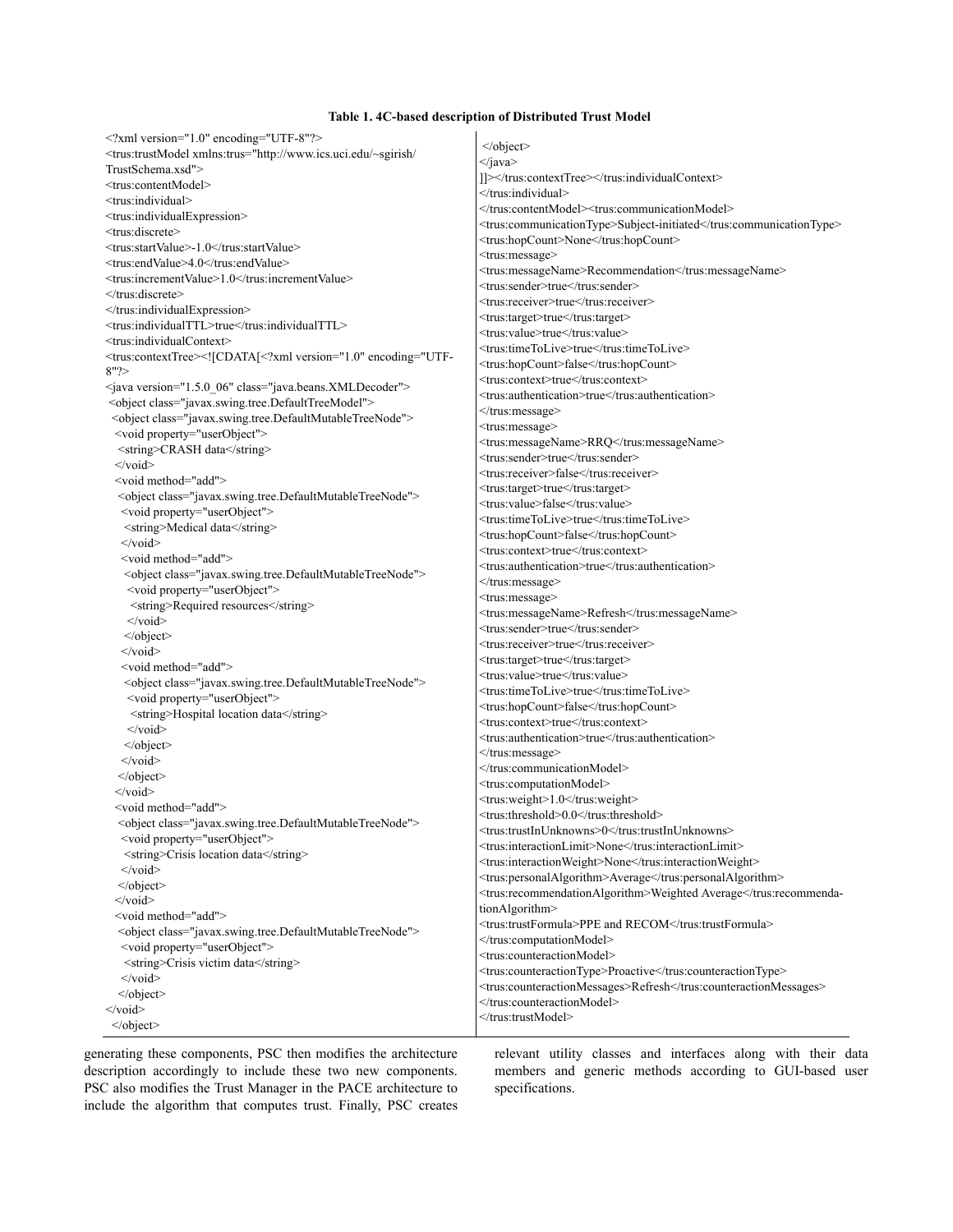

**Figure 2. Snapshot of Content sub-model for Distributed Trust Model in 4C editor**



**Figure 3. PACE Support Generator Architecture**

We have used PSG to build a prototype of a trust-enabled decentralized emergency response application called CRASH. CRASH stands for Crisis Response and Situation Handling, and consists of independent agencies working together in a crisis situation. Specifically, we have used the XML-based description of the Distributed Trust Model (DTM) with PSG to help incorporate DTM into the PACE-based architecture of each CRASH entity. A more detailed explanation of the PSG tool and how we used it to incorporate DTM into the CRASH application can be found in

[12].

We have evaluated our DTM-enabled CRASH implementation by subjecting it to various threat scenarios typical to a decentralized system[28]. These scenarios include cases where an agency tries to impersonate another, or where one or more agencies purposely lie about the trustworthiness of other agencies, and so on. We observed that the incorporation of DTM within the CRASH application helped detect and guard against some of these attacks. In particular since DTM uses unique digital identities and authentication mechanisms, CRASH entities could easily detect impersonation attacks. Similarly, the use of explicit revocation messages helped to warn other entities in the system about malicious entities.

PSG reduces the cost associated with the design and implementation of a trust model by not only automatically generating the necessary trust-centric components but also placing those components appropriately in the PACE architecture of the system. The basic PACE framework provides a skeleton Trust Manager component that is responsible for managing and computing trust information. Based on the XML description of the trust model, PSG modifies this Trust Manager component to automatically add the necessary implementation required for the computation of trust. Furthermore, PSG supplies all the necessary classes, interfaces, and generic methods that help implement new and existing trust-related components. These generic methods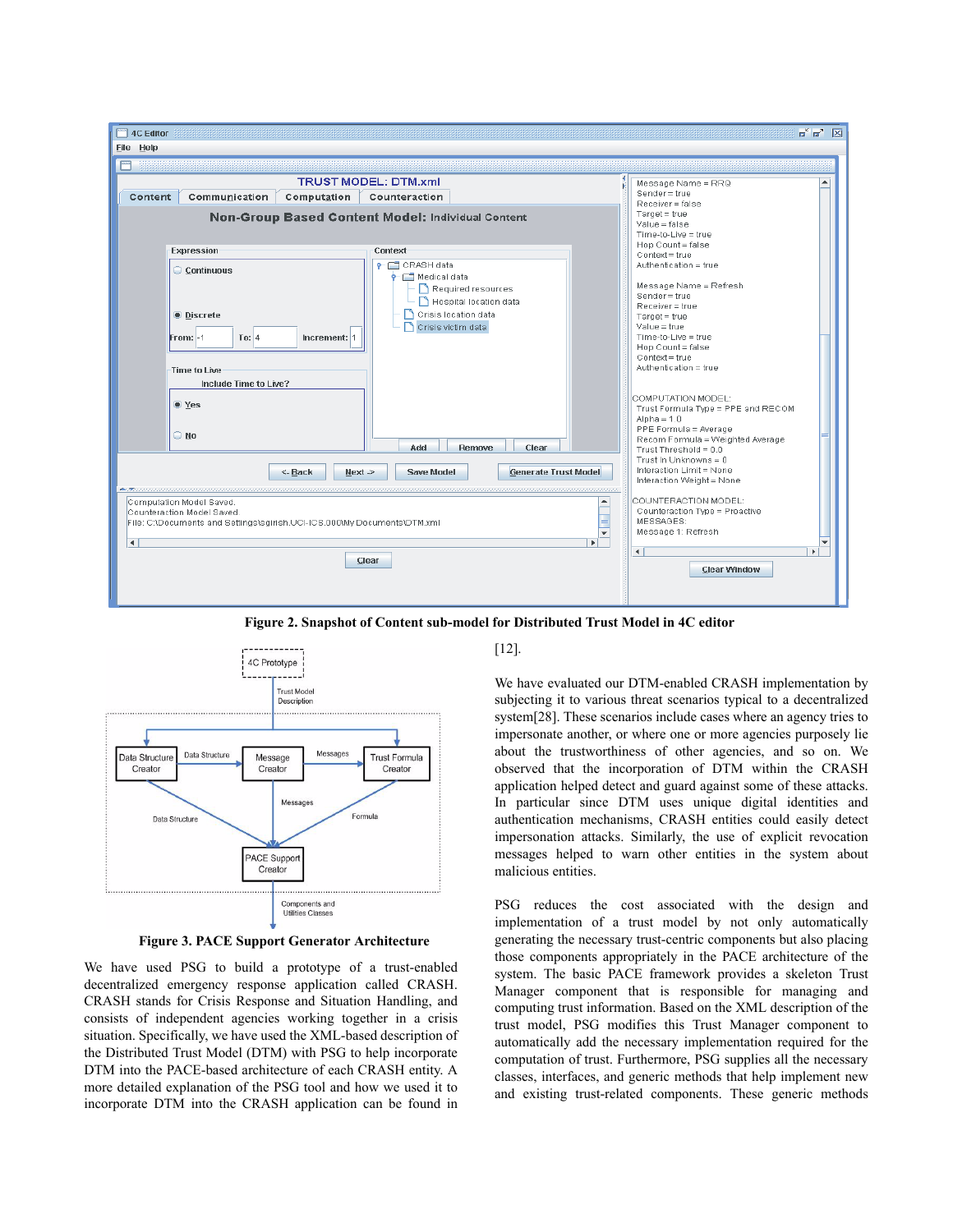automate the creation of request and notification messages based on class instances. The task of designers is thus reduced to creating instances of the generated classes and making use of the generic methods.

## **7. FUTURE WORK**

The 4C framework provides an excellent starting point for further exploration of different types of decentralized reputation-based trust models and their various characteristics. We believe our continuing study and investigation of different types of trust protocols and algorithms will enable us to continually refine the 4C framework. The 4C trust model schema and the 4C editor currently include only the general characteristics of trust models. For example, the Communication sub-model generalizes the communication mechanisms into access and non-access based mechanisms. It does not specify the actual messages being exchanged between peers because these messages will differ from one trust model to another. However, every trust model will still use either an access-based or a non-access based type of communication mechanism. Similarly, the Computation submodel does not specify how exactly time degradation is applied to the computation of trustworthiness because it is trust-model specific and may vary with trust models. In the future, we plan to examine how these varying characteristics of different reputation models can be effectively captured using the trust model schema to enable a richer representation for reputation models.

Peers in decentralized applications are vulnerable to potential attacks perpetrated by malicious peers. While trust models are essentially supposed to protect peers from such attacks, we have found that existing models either provide little or no safeguards against most of these threats [29]. There is a need for new kinds of trust models that are focused primarily on protecting peers from these malicious attacks. Towards this end, we believe the 4C framework provides fertile ground for the exploration of new trust models in the future. For example, consider a new trust model that is similar to DTM but uses continuous trust values instead of discrete trust values. This gives the new model the ability to better express and compare trustworthiness of peers enabling it to better detect malicious peers.

Further, the various concepts currently included in the 4C framework are common to several trust models and can provide a starting step towards exploring mechanisms for trust model translations. The use of such translation mechanisms will enable peers with different trust models to interoperate in a seamless fashion with each other and provide greater application flexibility.

## **8. CONCLUSIONS**

Current trust literature has focused mainly on developing trust and reputation models but lacks a common understanding of what a trust model is and what are the elements that constitute a trust model. There has also been little work devoted towards the exploration of a framework to express decentralized trust and reputation models. Towards addressing these shortcomings, this paper presents our definition of a trust model and describes a generic extensible framework, called 4C, to express decentralized reputation models. We believe the 4C framework serves as an

initial but important step towards the creation of a standard trust model framework in the future.

There are several benefits of the 4C framework. The first benefit is that it facilitates a better understanding of reputation models and permits a comparison of their characteristics. For example, consider DTM and the REGRET model. The Counteraction submodel helps expose the fact that DTM employs an active dissemination mechanism that uses explicit revocation messages whereas the complaint-based model uses a passive dissemination mechanism. Similarly, the Content sub-model reveals the presence of application structure expressed through the use of groups in REGRET and its absence in DTM.

The second benefit of the 4C framework derives from the use of the 4C editor that enables a user to create a trust model description which can be used in turn to support the design and development of trust-enabled decentralized systems. Additionally, since the 4C framework and editor along with the PACE Support Generator facilitate the quick generation and integration of new trust models into decentralized applications, it allows users to potentially play around with different trust models and ultimately choose a model that best fits their needs.

The third benefit stems from the fact that the 4C framework is described using XML-based schemas. The use of XML to describe trust models not only enables a user to leverage off-the-shelf XML tools but also makes the 4C framework flexible and extensible in order to provide a richer expression of trust models in the future.

## **9. ACKNOWLEDGEMENTS**

This material is based upon work supported by the National Science Foundation under Grant No. 0524033.

# **10. REFERENCES**

- [1] Abdul-Rahman, A. and Hailes, S. A Distributed Trust Model. In *Proceedings of the New Security Paradigms Workshop.* Langdale, Cumbria UK, 1997.
- [2] Abdul-Rahman, A. and Hailes, S. Supporting trust in virtual communities. In *Proceedings of the Hawaii International Conference on System Sciences.* Maui, Hawaii, Jan 4-7, 2000.
- [3] Aberer, K. and Despotovic, Z. Managing Trust in a Peer-2- Peer Information System. In *Proceedings of the Conference on Information and Knowledge Management.* Atlanta, Georgia, November 5-10, 2001.
- [4] Blaze, M., Feigenbaum, J., et al. Decentralized Trust Management. In *Proceedings of the IEEE Symposium on Security and Privacy.* p. 164-173, May, 1996.
- [5] Cahill, V., Gray, E., et al. Using Trust for Secure Collaboration in Uncertain Environments*. IEEE Pervasive Computing Mobile and Ubiquitous Computing.* 2(3), p. 52-61, August, 2003.
- [6] Capra, L. Engineering Human Trust in Mobile System Collaborations. In *Proceedings of the 12th International Symposium on the Foundations of Software Engineering (SIGSOFT 2004/FSE-12).* Newport Beach, California, USA, November, 2004.
- [7] Chhabra, S., Damiani, E., et al. A protocol for reputation